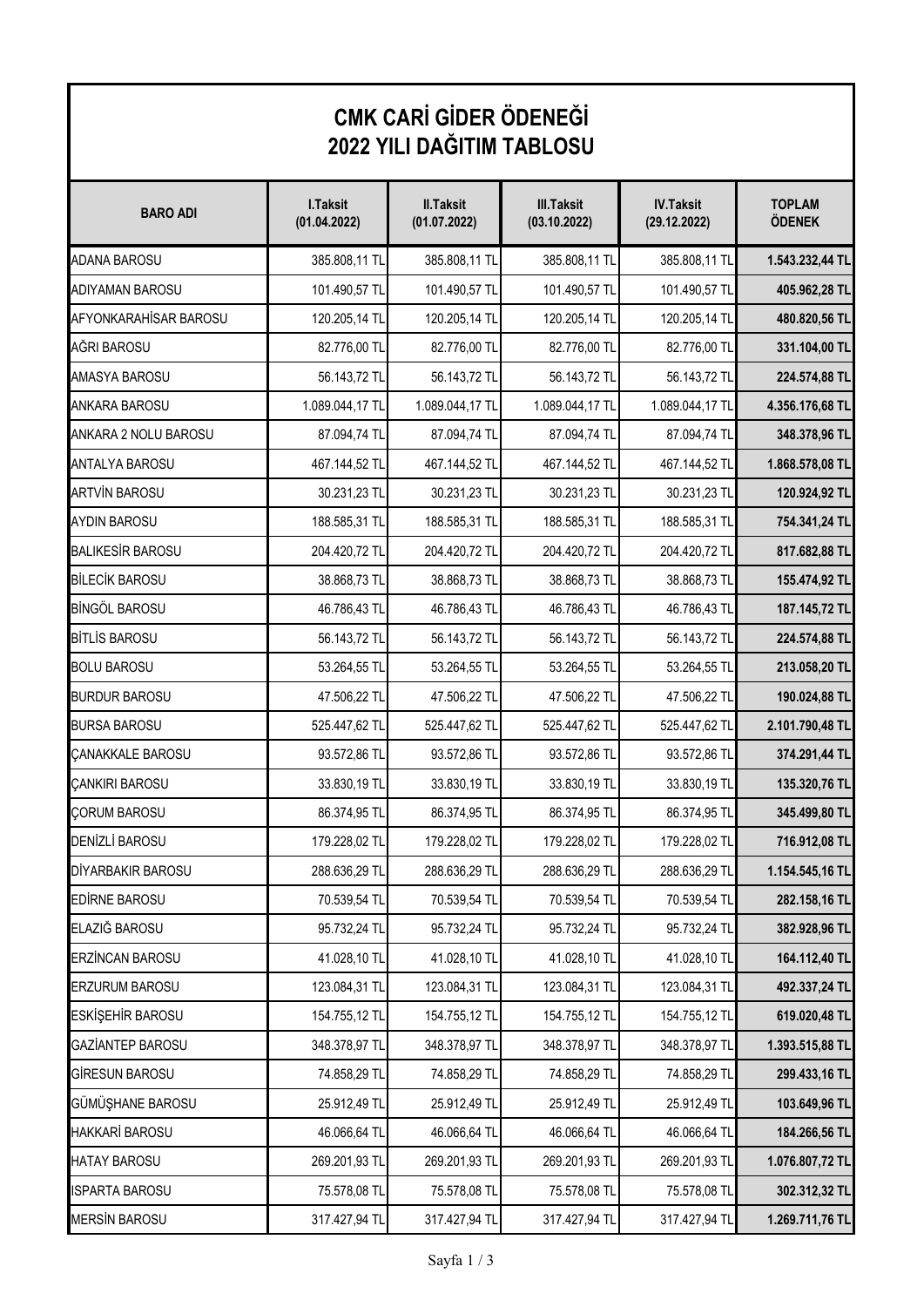| CMK CARİ GİDER ÖDENEĞİ<br>2022 YILI DAĞITIM TABLOSU |                          |                                  |                                   |                                  |                         |  |  |
|-----------------------------------------------------|--------------------------|----------------------------------|-----------------------------------|----------------------------------|-------------------------|--|--|
| <b>BARO ADI</b>                                     | I.Taksit<br>(01.04.2022) | <b>II.Taksit</b><br>(01.07.2022) | <b>III.Taksit</b><br>(03.10.2022) | <b>IV.Taksit</b><br>(29.12.2022) | <b>TOPLAM</b><br>ÖDENEK |  |  |
| İSTANBUL BAROSU                                     | 2.971.298,29 TL          | 2.971.298,29 TL                  | 2.971.298,29 TL                   | 2.971.298,29 TL                  | 11.885.193,16 TL        |  |  |
| İSTANBUL 2 NOLU BAROSU                              | 136.760,34 TL            | 136.760,34 TL                    | 136.760,34 TL                     | 136.760,34 TL                    | 547.041,36 TL           |  |  |
| <b>İZMİR BAROSU</b>                                 | 808.325,58 TL            | 808.325,58 TL                    | 808.325,58 TL                     | 808.325,58 TL                    | 3.233.302,32 TL         |  |  |
| <b>KARS BAROSU</b>                                  | 46.066,64 TL             | 46.066,64 TL                     | 46.066,64 TL                      | 46.066,64 TL                     | 184.266,56 TL           |  |  |
| KASTAMONU BAROSU                                    | 61.902,05 TL             | 61.902,05 TL                     | 61.902,05 TL                      | 61.902,05 TL                     | 247.608,20 TL           |  |  |
| <b>KAYSERİ BAROSU</b>                               | 244.729,03 TL            | 244.729,03 TL                    | 244.729,03 TL                     | 244.729,03 TL                    | 978.916,12 TL           |  |  |
| KIRKLARELİ BAROSU                                   | 61.182,26 TL             | 61.182,26 TL                     | 61.182,26 TL                      | 61.182,26 TL                     | 244.729,04 TL           |  |  |
| KIRSEHİR BAROSU                                     | 41.747,89 TL             | 41.747,89 TL                     | 41.747,89 TL                      | 41.747,89 TL                     | 166.991,56 TL           |  |  |
| KOCAELİ BAROSU                                      | 330.384,19 TL            | 330.384,19 TL                    | 330.384,19 TL                     | 330.384,19 TL                    | 1.321.536,76 TL         |  |  |
| <b>KONYA BAROSU</b>                                 | 377.170,62 TL            | 377.170,62 TL                    | 377.170,62 TL                     | 377.170,62 TL                    | 1.508.682,48 TL         |  |  |
| KÜTAHYA BAROSU                                      | 93.572,86 TL             | 93.572,86 TL                     | 93.572,86 TL                      | 93.572,86 TL                     | 374.291,44 TL           |  |  |
| <b>MALATYA BAROSU</b>                               | 133.161,38 TL            | 133.161,38 TL                    | 133.161,38 TL                     | 133.161,38 TL                    | 532.645,52 TL           |  |  |
| <b>MANISA BAROSU</b>                                | 233.212,37 TL            | 233.212,37 TL                    | 233.212,37 TL                     | 233.212,37 TL                    | 932.849,48 TL           |  |  |
| K.MARAŞ BAROSU                                      | 189.305,10 TL            | 189.305,10 TL                    | 189.305,10 TL                     | 189.305,10 TL                    | 757.220,40 TL           |  |  |
| <b>MARDIN BAROSU</b>                                | 136.760,34 TL            | 136.760,34 TL                    | 136.760,34 TL                     | 136.760,34 TL                    | 547.041,36 TL           |  |  |
| MUĞLA BAROSU                                        | 177.068,65 TL            | 177.068,65 TL                    | 177.068,65 TL                     | 177.068,65 TL                    | 708.274,60 TL           |  |  |
| <b>MUŞ BAROSU</b>                                   | 64.061,42 TL             | 64.061,42 TL                     | 64.061,42 TL                      | 64.061,42 TL                     | 256.245,68 TL           |  |  |
| NEVŞEHİR BAROSU                                     | 51.824,97 TL             | 51.824,97 TL                     | 51.824,97 TL                      | 51.824,97 TL                     | 207.299,88 TL           |  |  |
| NİĞDE BAROSU                                        | 60.462,47 TL             | 60.462,47 TL                     | 60.462,47 TL                      | 60.462,47 TL                     | 241.849,88 TL           |  |  |
| <b>ORDU BAROSU</b>                                  | 122.364,51 TL            | 122.364,51 TL                    | 122.364,51 TL                     | 122.364,51 TL                    | 489.458,04 TL           |  |  |
| RİZE BAROSU                                         | 56.863,51 TL             | 56.863,51 TL                     | 56.863,51 TL                      | 56.863,51 TL                     | 227.454,04 TL           |  |  |
| SAKARYA BAROSU                                      | 171.310,32 TL            | 171.310,32 TL                    | 171.310,32 TL                     | 171.310,32 TL                    | 685.241,28 TL           |  |  |
| SAMSUN BAROSU                                       | 224.574,87 TL            | 224.574,87 TL                    | 224.574,87 TL                     | 224.574,87 TL                    | 898.299,48 TL           |  |  |
| SİİRT BAROSU                                        | 54.704,14 TL             | 54.704,14 TL                     | 54.704,14 TL                      | 54.704,14 TL                     | 218.816,56 TL           |  |  |
| SİNOP BAROSU                                        | 37.429,15 TL             | 37.429,15 TL                     | 37.429,15 TL                      | 37.429,15 TL                     | 149.716,60 TL           |  |  |
| SİVAS BAROSU                                        | 104.369,73 TL            | 104.369,73 TL                    | 104.369,73 TL                     | 104.369,73 TL                    | 417.478,92 TL           |  |  |
| TEKİRDAĞ BAROSU                                     | 179.947,81 TL            | 179.947,81 TL                    | 179.947,81 TL                     | 179.947,81 TL                    | 719.791,24 TL           |  |  |
| <b>TOKAT BAROSU</b>                                 | 97.891,61 TL             | 97.891,61 TL                     | 97.891,61 TL                      | 97.891,61 TL                     | 391.566,44 TL           |  |  |
| TRABZON BAROSU                                      | 133.161,38 TL            | 133.161,38 TL                    | 133.161,38 TL                     | 133.161,38 TL                    | 532.645,52 TL           |  |  |
| TUNCELİ BAROSU                                      | 16.555,20 TL             | 16.555,20 TL                     | 16.555,20 TL                      | 16.555,20 TL                     | 66.220,80 TL            |  |  |
| <b>ŞANLIURFA BAROSU</b>                             | 336.862,31 TL            | 336.862,31 TL                    | 336.862,31 TL                     | 336.862,31 TL                    | 1.347.449,24 TL         |  |  |
| <b>UŞAK BAROSU</b>                                  | 64.781,21 TL             | 64.781,21 TL                     | 64.781,21 TL                      | 64.781,21 TL                     | 259.124,84 TL           |  |  |
| VAN BAROSU                                          | 179.947,81 TL            | 179.947,81 TL                    | 179.947,81 TL                     | 179.947,81 TL                    | 719.791,24 TL           |  |  |
| YOZGAT BAROSU                                       | 67.660,38 TL             | 67.660,38 TL                     | 67.660,38 TL                      | 67.660,38 TL                     | 270.641,52 TL           |  |  |